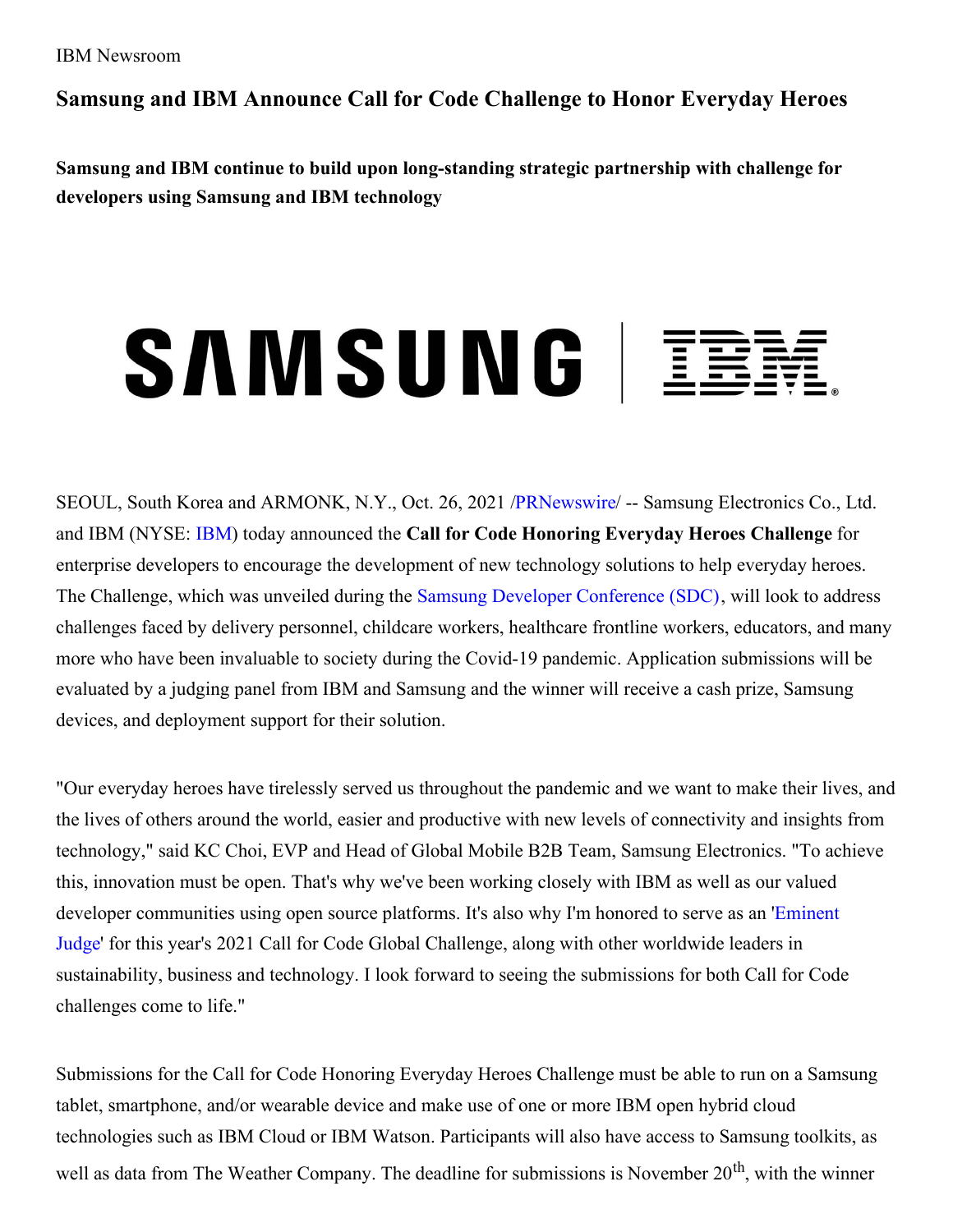announced on December 9<sup>th</sup>. In addition to Samsung technology and a cash prize from IBM, the winner will receive support from both companies to help bring their solution to life to make a real difference for everyday heroes.

"IBM and Samsung have a long history of proven success working together to improve business outcomes for clients and also for social good," said Bob Lord, Senior Vice President, Worldwide Ecosystems at IBM. "[Earlier](https://c212.net/c/link/?t=0&l=en&o=3334484-1&h=2180241480&u=https%3A%2F%2Fwww.linuxfoundation.org%2Fpress-release%2Fthe-linux-foundation-prometeo-ibm-and-partners-announce-new-firefighter-safety-open-source-project%2F&a=Earlier+this+year) this year, IBM, Samsung, and others worked together to deploy the 2019 Call for Code Global Challenge winning solution, [Prometeo](https://c212.net/c/link/?t=0&l=en&o=3334484-1&h=425132797&u=https%3A%2F%2Fdeveloper.ibm.com%2Fcallforcode%2Fsolutions%2Fprometeo%2F&a=Prometeo). I look forward to seeing how developers can use our open technologies now to benefit some of the most deserving people in the world today, our everyday heroes."

The partnership between Samsung and IBM extends over 30 years, starting with work on semiconductors and now [mobility,](https://c212.net/c/link/?t=0&l=en&o=3334484-1&h=3303751336&u=https%3A%2F%2Fnews.samsung.com%2Fglobal%2Fsamsung-and-ibm-plan-to-help-businesses-embrace-the-fourth-industrial-revolution&a=mobility%2C+AI%2C+5G%2C+Industry+4.0+and+networks) AI, 5G, Industry 4.0 and networks. At SDC, Samsung and IBM Consulting are announcing a collaboration to modernize hybrid work environments with mobile experiences optimized for the Galaxy Z Fold3, co-designed with major financial services institutions.

Additionally, to accelerate the convergence of Industry 4.0 between cloud-native applications and mobility, IBM and Samsung are researching ways to bring containerized AI workloads to Samsung Android devices with IBM Edge Application Manager. This effort focuses on using containers on Samsung devices to enable workloads to be flexibly deployed, managed and processed across premises such as factories, retail stores, warehouses, hotels and distribution centers to help drive faster development of powerful new use cases for mobile and edge computing.

Samsung and IBM continue to work together to create services that enable businesses and enterprise developers to take full advantage of cutting-edge networks, mobility and analytics.

The Call for Code Honoring Everyday Heroes Challenge starts now. Information on eligibility and how to register is available here: [ibm.biz/CallforCode-Samsung](https://c212.net/c/link/?t=0&l=en&o=3334484-1&h=3259746199&u=https%3A%2F%2Fibm.biz%2FCallforCode-Samsung&a=ibm.biz%2FCallforCode-Samsung)

## **About Samsung Electronics Co., Ltd.**

Samsung inspires the world and shapes the future with transformative ideas and technologies. The company is redefining the worlds of TVs, smartphones, wearable devices, tablets, digital appliances, network systems, and memory, system LSI, foundry and LED solutions. For the latest news, please visit the Samsung Newsroom at [news.samsung.com](https://c212.net/c/link/?t=0&l=en&o=3334484-1&h=2244802654&u=http%3A%2F%2Fnews.samsung.com%2F&a=news.samsung.com).

## **About IBM**